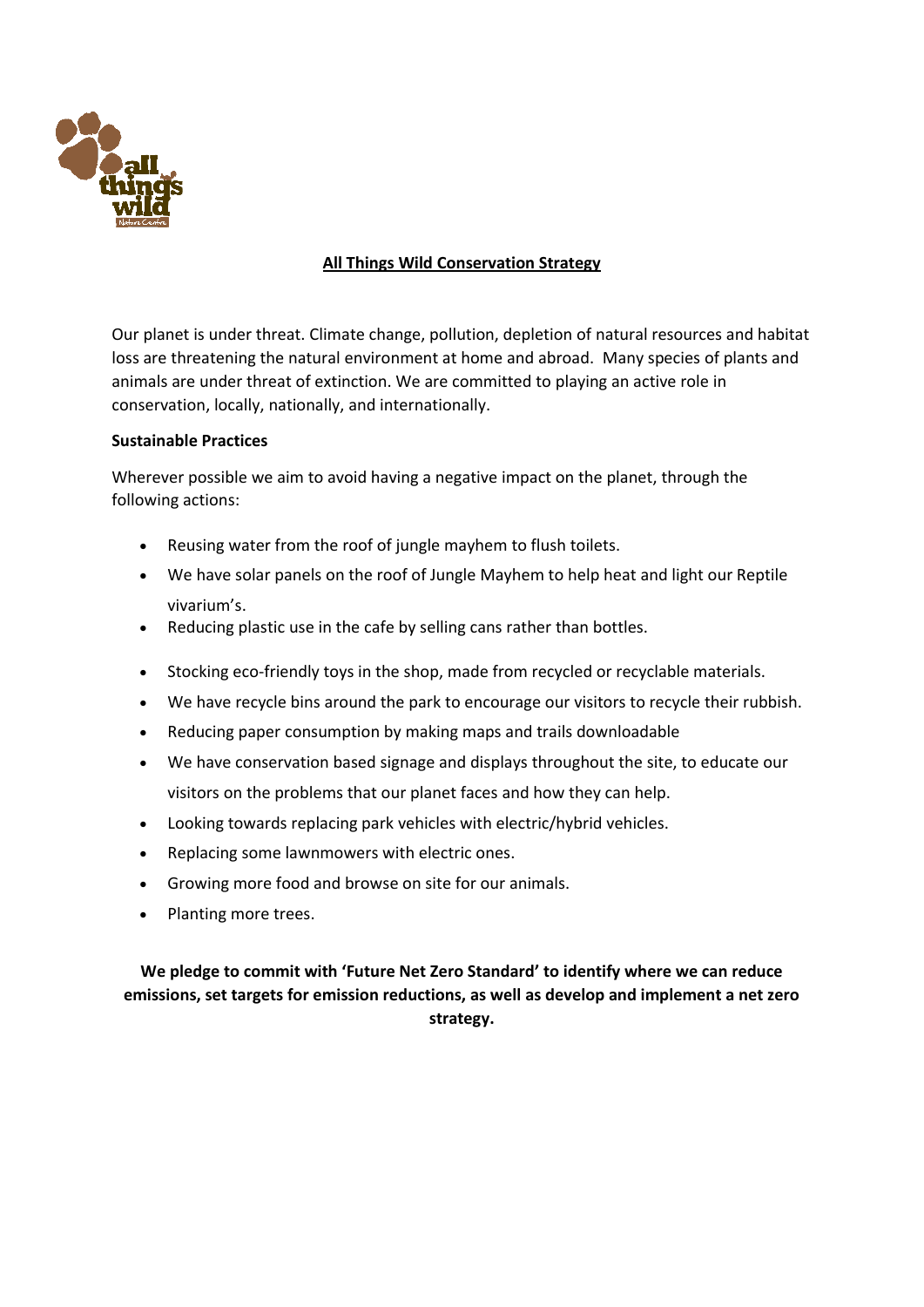## **Practical help for native wildlife**

- 'Wild Meadow' created onsite with a wide range of flowers and grasses to provide a perfect environment for a range of species.
- We have a number of hedgehogs on site for whom we provide hedgehog boxes for.
- 'Bug hotels' to provide a home for invertebrates.
- Our Dinosaur field incorporates 2 ponds as a home for aquatic wildlife and a wide range of dragonflies, amphibians and birds, such as Kingfishers, have been spotted here.
- We feed our local native birds with a range of bird feeders and bird tables.
- Many areas of the park are allowed to 'go wild' and allow the nettles to grow, as this provides a valuable habitat for a range of invertebrates.
- The work of bees is celebrated across the site, with patches of wildflowers grown wherever we can find a gap.
- We run fun and informative sessions for guests and schools which can include bug hunting, butterfly counting, bird spotting and leaf collecting. We use these sessions to promote what people can do at home in a window box or garden.

# **Active Involvement in In-Situ Conservation**

We have been actively involved in Step into the Wild, a new wildlife project that has taken an area of over 100 acres, in South Wales, and is working with The Wildlife Trust, The Woodland Trust and Natural Resources Wales, in a huge re-wilding project in the hope to return the natural grasslands and woodlands back to their former glories. Trout, Watervole, Kingfishers and Otters were once common visitors to the site, but numbers have steadily declined in the last 25 years.

After just 12 months of this project, we are already seeing the difference! More wildlife have been spotted such as; Green and Spotted Woodpeckers, Tawny and Barn Owls, 9 species of Bat and even more recently, Otters.

Sarah Kessell, of the Welsh Wildlife Trust, has been working with Step Into the Wild on a number of different projects, such as; reinstating the Kenson River, and the re-establishment of saltmarsh meadows (an extremely rare but important UK habitat). We have also ran a bio-blitz on site there, in conjunction with the Wildlife Trust.

Our marketing team have designed many signs for Fonmon, to educate their visitors about conservation and the value of biodiversity, connect people to nature and encourage sustainable behaviours (outreach programme).

Delena, our Conservation Officer is working with APEM to restore the River Kenson and surrounding marshland, improving the habitats and encouraging biodiversity. We have attended a Conservation grazing training day organised by PONT.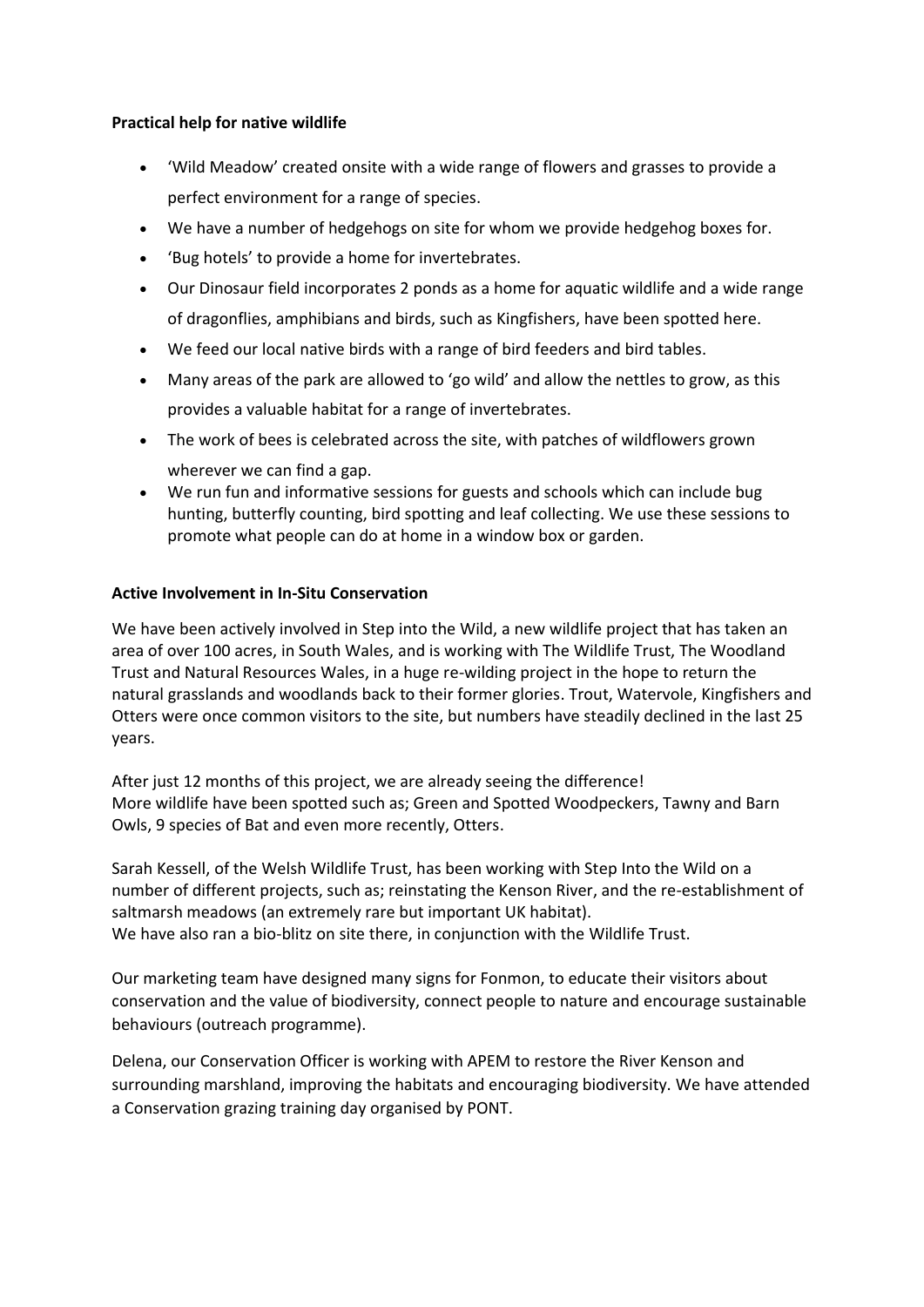Our Conservation team hosted a training day for the Vale Otter Project, training volunteers to survey otters. We were pleased to find several signs of otters around the river. We introduced Belted Galloway cattle to the valley to encourage biodiversity.

We hosted a visit at Step Into the Wild by Julian Woodman (chief botanist with NRW), who was very pleased with the progress we are making in restoring the grasslands. We are trying to arrange a complete survey of this in 2022.

In conjunction with the Wildlife Trust, I organised a bio-blitz (results attached). In addition to this a working party from our zoo team went to Fonmon to pull up Himalayan Balsam.

We hosted a visit by Daniel Jenkins-Jones of the BTO about the possibility of arranging bird surveys at Fonmon in 2022.

Future planned projects include substantial tree re-planting and the possible re-introduction of native animal species!

## **Fundraising**

We are currently supporting the Macaw Recovery Network and the World Parrot Trust.

In the past 18 months we have collected money for:

- WIRES (Wildlife Information, Rescue and Education Service), which is Australia's largest wildlife rescue organisation.
- Cool Earth, a non-profit organisation which works alongside rainforest communities to halt deforestation and climate change.

• Wildlife Trust

#### **Signage**

Information on our involvement in Conservation projects, as well as projects that we have contributed to financially, is clearly displayed on signage around the site to inform and educate our visitors. We also inform them of different ways they are able to get involved.

#### **Visitor Engagement**

We have set up a Conservation Focus Group, consisting of children aged 8+, this group aims to both educate children on the importance of conservation and how they can help, and to help us understand how we can better engage with their demographic when it comes to conservation education.